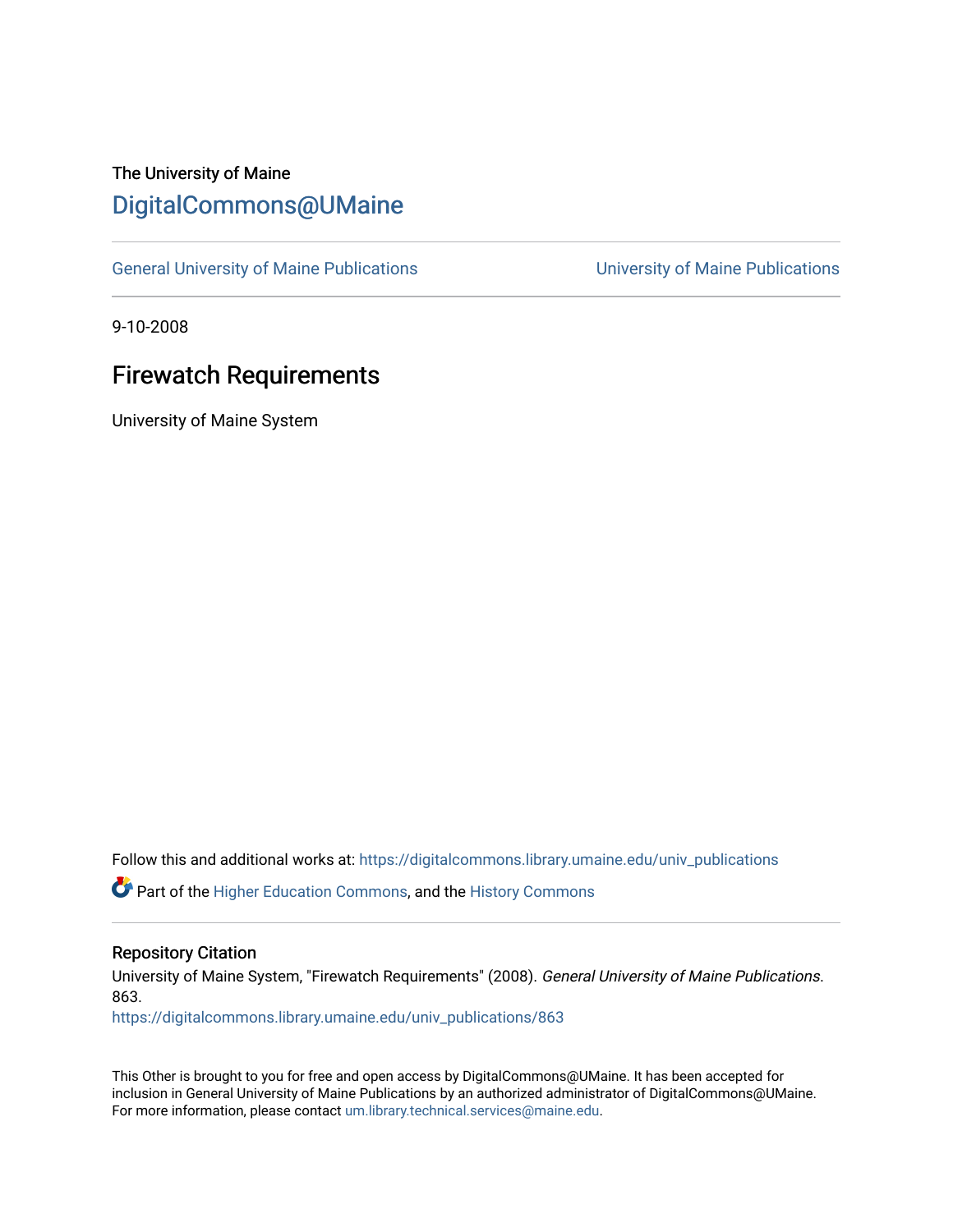## Firewatch Requirements

### **In accordance with National Fire Protection Association (NFPA) 101® Life Safety Code® 2009 Edition**

9.6 Fire Detection, Alarm, and Communications Systems.

9.6.1.6 Where a required fire alarm system is out of service for more than 4 hours in a 24 hour period, the authority having jurisdiction shall be notified, and the building shall be evacuated or an approved fire watch shall be provided for all parties left unprotected by the shutdown until the fire alarm system has been returned to service.

**NOTE***: University of Maine System procedures require the assignment of a fire watch when any emergency system is removed from service in an occupied building. There is no mention of for more than 4 hours.*

A9.6.1.6 A Fire Watch

- Should at least involve some special action beyond normal staffing, such as assigning an additional security guard(s) to walk the areas affected. (Their duty is to attend to fire safety only, using their senses to detect any fire and look for potential problems.)
- These individuals should be specially trained in fire prevention (see Fire Prevention Plan below) and in occupant and fire department notification techniques (i.e. verbal notification for the people in the area and calling 581-4040 with a cell phone) and
- They must understand the particular fire safety situation for public education purposes.

### **Fire Prevention Plan for the University of Maine**

List of major work place fire hazards:

- Flammable chemicals found in: laboratories, shops, art studios, maintenance activities (painting, cleaning, auto repair…) engines, boilers and other heating appliances.
- Processes involving open flame: welding, brazing and similar operations, cooking, smoking, and some lab operations.
- Heat producing devices: drying (both in the laundries and laboratories), cooking, heat producing devices such as hot plates and space heaters.
- Use and disposal of chemicals: experiments in labs, hazardous waste handling, oily rags in art studios, and shops.
- Electrical equipment: short circuits and malfunctioning equipment.

#### Flammable Chemical Proper Handling and Storage procedures:

Chemicals use and storage at the university are either covered under the specific Chemical Hygiene Plan in each or laboratory or under the Hazard Communications Policy. These plans and policy define safe storage and handling of chemicals. Basically we either follow the manufactures recommendation or industry standards and guidelines.

Potential ignition sources and their control procedures: